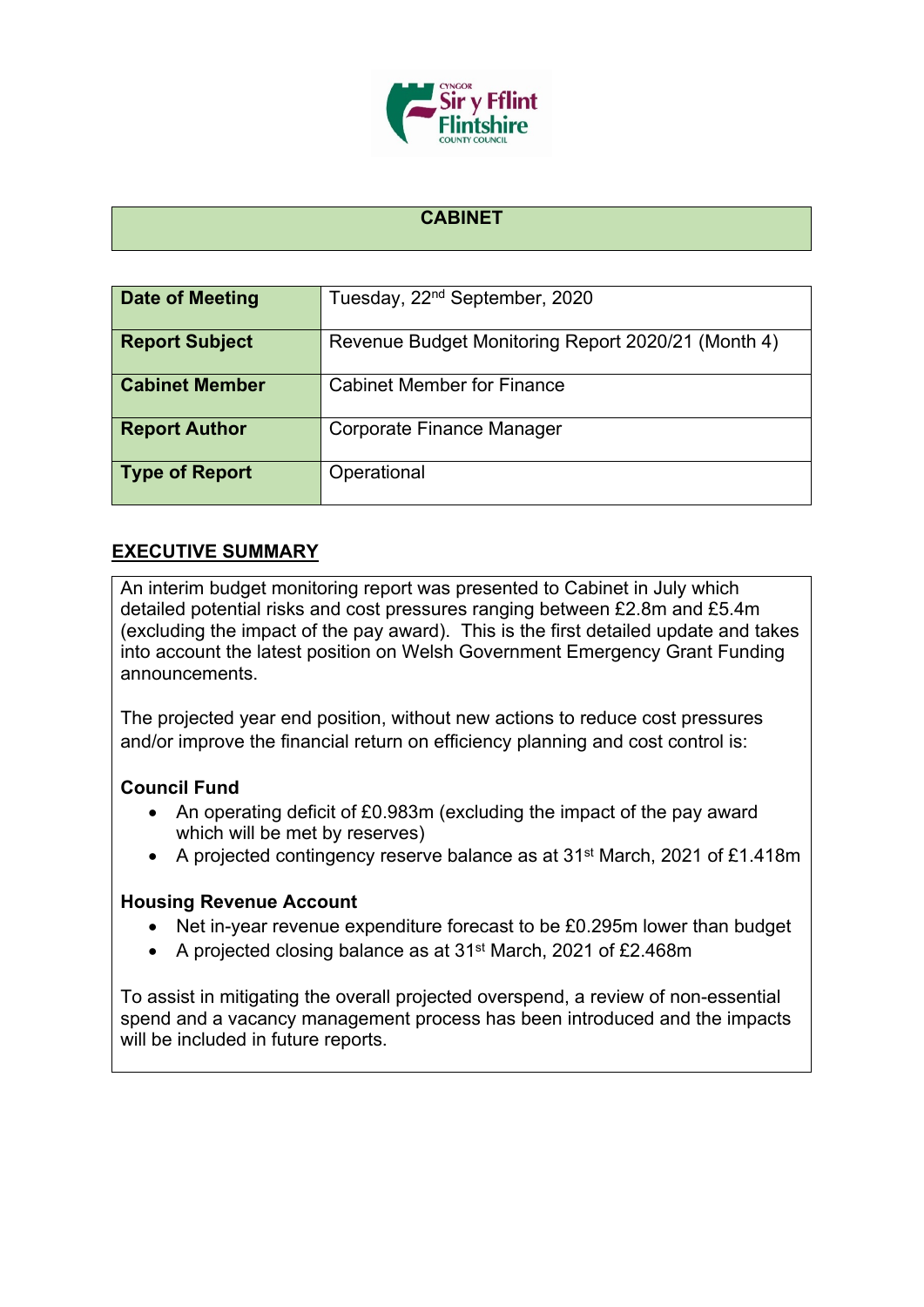|   | <b>RECOMMENDATIONS</b>                                                                                                                                                                                |
|---|-------------------------------------------------------------------------------------------------------------------------------------------------------------------------------------------------------|
| 1 | To note the overall report and the projected Council Fund contingency sum<br>as at 31 <sup>st</sup> March 2021.                                                                                       |
| 2 | To note the projected final level of balances on the Housing Revenue<br>Account (HRA).                                                                                                                |
| 3 | To approve a budget virement of £0.300m between Older People's<br>Purchasing budget (Localities) and the Older People's Provider budget<br>(Resources and Regulated Services) (paragraph 1.09 refers) |
| 4 | To approve an allocation of £0.134m from the Contingency Reserve for the<br>resourcing of the Children's Services 'Front Door Pressures' within Social<br>Services (paragraph 1.38 refers).           |

# **REPORT DETAILS**

| 1.00 | <b>EXPLAINING THE MONTH 4 POSITION</b>                                                                                                                                                                                                                                                                                                                     |
|------|------------------------------------------------------------------------------------------------------------------------------------------------------------------------------------------------------------------------------------------------------------------------------------------------------------------------------------------------------------|
| 1.01 | <b>Council Fund Projected Position</b>                                                                                                                                                                                                                                                                                                                     |
|      | An interim budget monitoring report was presented to Cabinet in July which<br>detailed potential risks and cost pressures ranging between £2.8m and<br>£5.4m (excluding the impact of the pay award). This is the first detailed<br>update and takes into account the latest position on Welsh Government<br><b>Emergency Grant Funding announcements.</b> |
|      | The projected year end position, without mitigation to reduce cost<br>pressures and improve the yield on efficiency planning, is as follows:                                                                                                                                                                                                               |
|      | • An operating deficit of £0.983m (excluding the impact of the pay<br>award which will be met by reserves)                                                                                                                                                                                                                                                 |
|      | • A projected contingency reserve available balance as at 31 March<br>2021 of £1.418m.                                                                                                                                                                                                                                                                     |
|      | To assist in mitigating the overall projected overspend a review of non-<br>essential spend and a vacancy management process has been introduced<br>and the impacts will be included in future reports.                                                                                                                                                    |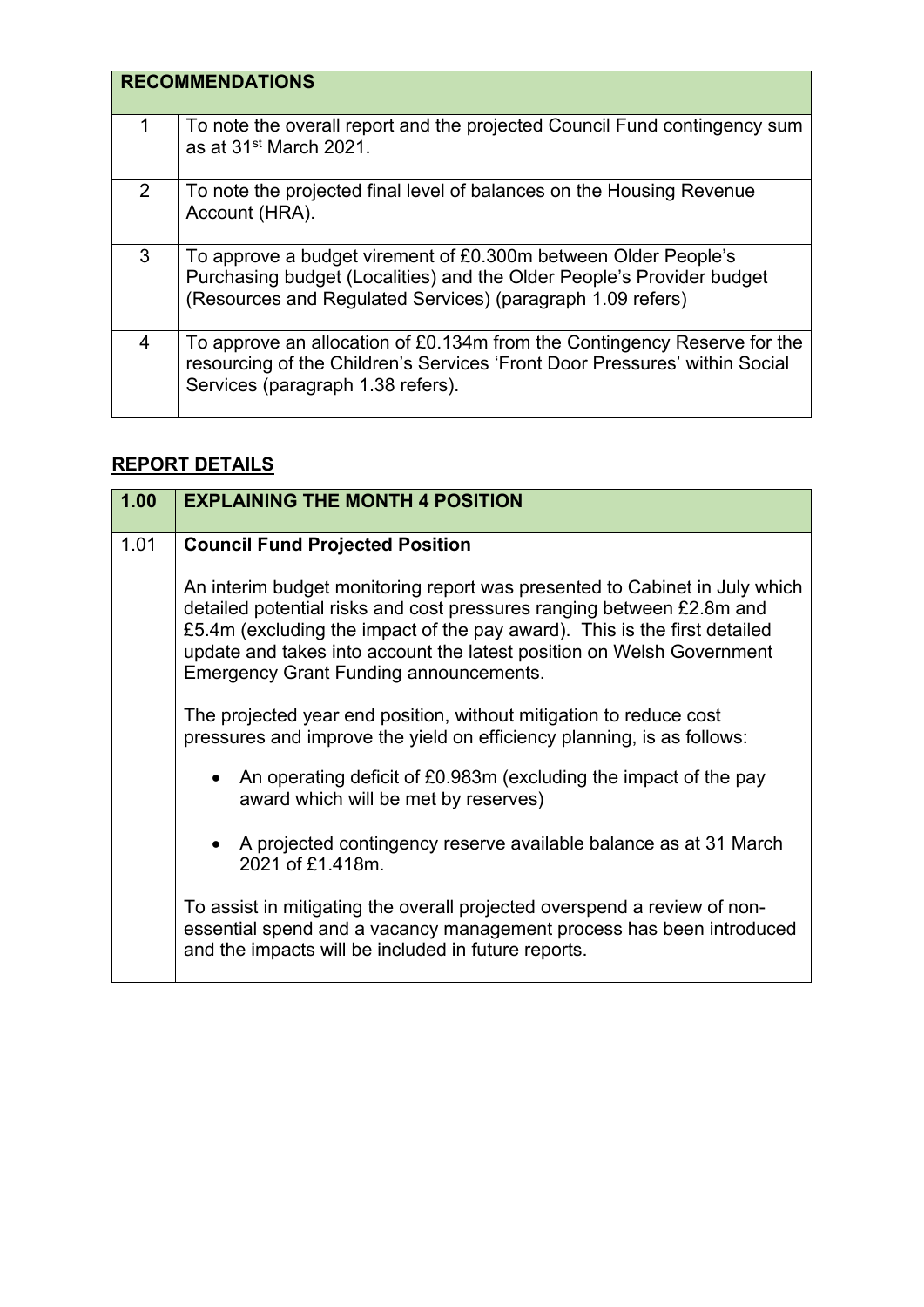| 1.02 | Table 1. Projected Position by Portfolio                                                                                                                                                                                                                                                                                                                 |                                  |                                    |                                              |  |
|------|----------------------------------------------------------------------------------------------------------------------------------------------------------------------------------------------------------------------------------------------------------------------------------------------------------------------------------------------------------|----------------------------------|------------------------------------|----------------------------------------------|--|
|      | The table below shows the projected position by portfolio:                                                                                                                                                                                                                                                                                               |                                  |                                    |                                              |  |
|      | <b>Portfolio/Service Area</b>                                                                                                                                                                                                                                                                                                                            | <b>Approved</b><br><b>Budget</b> | <b>Projected</b><br><b>Outturn</b> | <b>In-Year</b><br>Over /<br>(Under)<br>spend |  |
|      |                                                                                                                                                                                                                                                                                                                                                          | £m                               | £m                                 | £m                                           |  |
|      | <b>Social Services</b>                                                                                                                                                                                                                                                                                                                                   | 68.228                           | 68.463                             | 0.235                                        |  |
|      | Out of County Placements                                                                                                                                                                                                                                                                                                                                 | 11.940                           | 11.789                             | (0.151)                                      |  |
|      | <b>Education &amp; Youth</b>                                                                                                                                                                                                                                                                                                                             | 8.752                            | 8.299                              | (0.453)                                      |  |
|      | Schools                                                                                                                                                                                                                                                                                                                                                  | 98.508                           | 98.508                             | 0.000                                        |  |
|      | Streetscene & Transportation                                                                                                                                                                                                                                                                                                                             | 30.380                           | 31.841                             | 1.461                                        |  |
|      | <b>Planning &amp; Environment</b>                                                                                                                                                                                                                                                                                                                        | 5.723                            | 6.187                              | 0.464                                        |  |
|      | People & Resources                                                                                                                                                                                                                                                                                                                                       | 4.456                            | 4.456                              | 0.000                                        |  |
|      | Governance                                                                                                                                                                                                                                                                                                                                               | 9.188                            | 9.807                              | 0.619                                        |  |
|      | <b>Strategic Programmes</b>                                                                                                                                                                                                                                                                                                                              | 5.018                            | 4.816                              | (0.202)                                      |  |
|      | Housing & Assets                                                                                                                                                                                                                                                                                                                                         | 16.044                           | 15.700                             | (0.344)                                      |  |
|      | <b>Chief Executive</b>                                                                                                                                                                                                                                                                                                                                   | 2.800                            | 2.543                              | (0.257)                                      |  |
|      | <b>Central &amp; Corporate Finance</b>                                                                                                                                                                                                                                                                                                                   | 24.950                           | 24.561                             | (0.389)                                      |  |
|      | <b>Total</b>                                                                                                                                                                                                                                                                                                                                             | 285.987                          | 286.970                            | 0.983                                        |  |
| 1.03 | The reasons for the projected variances are summarised within Appendix 1<br>and shows the detail of all variances over £0.050m and a summary of minor<br>variances for each portfolio.                                                                                                                                                                   |                                  |                                    |                                              |  |
|      | Significant Variances to highlight this month                                                                                                                                                                                                                                                                                                            |                                  |                                    |                                              |  |
| 1.04 | <b>Social Services</b>                                                                                                                                                                                                                                                                                                                                   |                                  |                                    |                                              |  |
|      | <b>Older People Purchasing</b>                                                                                                                                                                                                                                                                                                                           |                                  |                                    |                                              |  |
|      | The net cost of Residential Care is projected to be £0.654m less than the<br>budget. This includes the cost of residential care placements net of the<br>income received for this service, such as property charges and<br>contributions from health. There is currently a decline in the demand for<br>residential care placements due to the pandemic. |                                  |                                    |                                              |  |
| 1.05 | <b>Older People Provider Services</b>                                                                                                                                                                                                                                                                                                                    |                                  |                                    |                                              |  |
|      | Residential care is projected to be £0.292m above budget, the majority of<br>which is due to staffing as mandatory levels must remain in place for<br>residential homes to operate safely. There are also projected overspends<br>on repairs and maintenance, catering, general supplies and a shortfall in<br>client contribution income.               |                                  |                                    |                                              |  |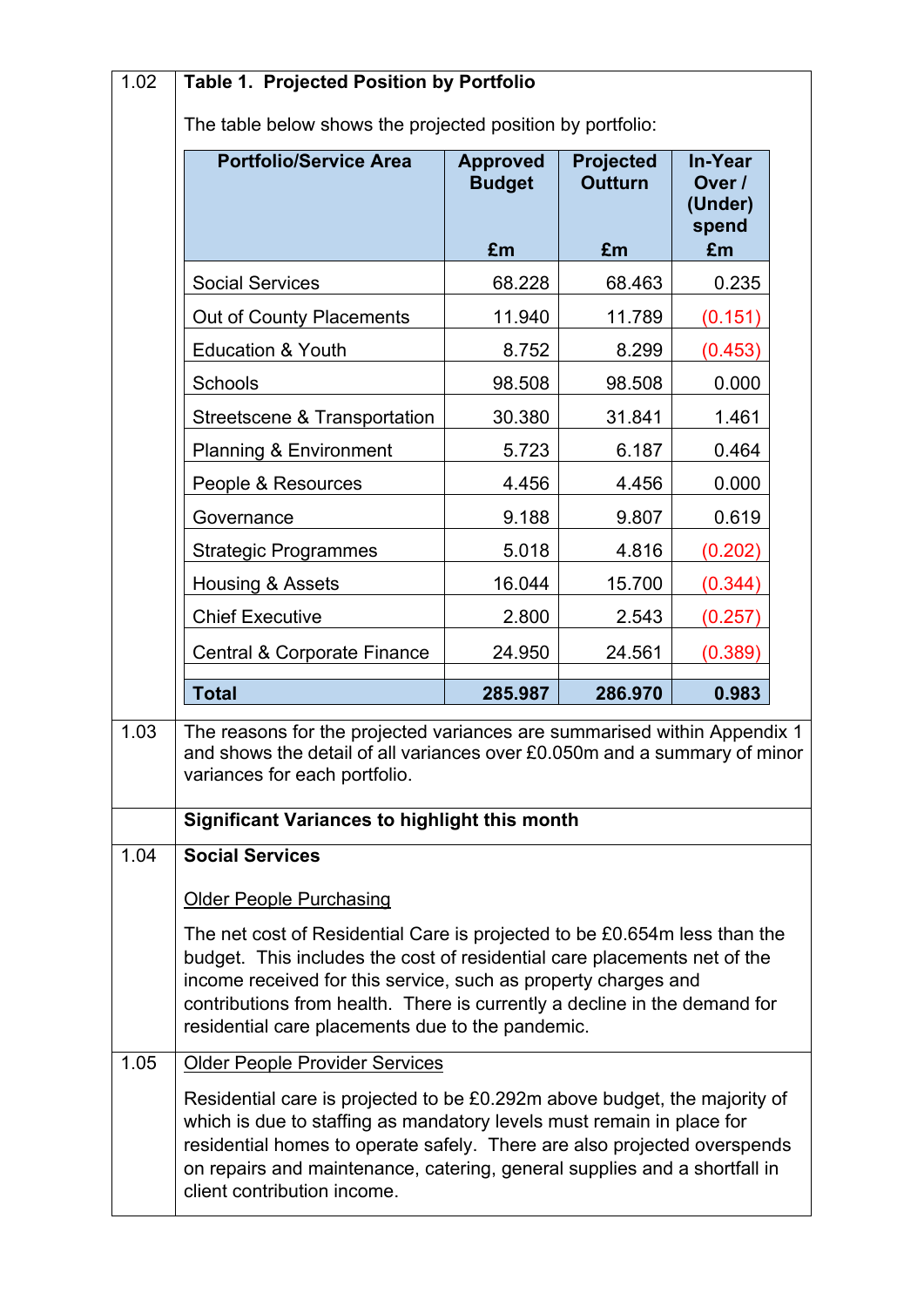| 1.06 | Extra care is projected to be £0.149m less than budget. The facility in<br>Holywell is yet to open and a full complement of staff has not yet been<br>recruited. Care staff already recruited are currently redeployed to<br>alternative in-house care services which has had cost avoidance benefits.<br>It is anticipated that the facility will open in the Autumn and the projected<br>costs reflect this.               |
|------|------------------------------------------------------------------------------------------------------------------------------------------------------------------------------------------------------------------------------------------------------------------------------------------------------------------------------------------------------------------------------------------------------------------------------|
| 1.07 | <b>Mental Health services</b>                                                                                                                                                                                                                                                                                                                                                                                                |
|      | The Mental Health Residential Placement budget is projected to be<br>£0.597m above budget which is based on the current social care needs of<br>clients supported within the service. Care needs vary over time, sometimes<br>suddenly, and costs are subject to the same changes.                                                                                                                                           |
|      | There are compensatory savings elsewhere in other service budgets on<br>staffing, travel and supplies and services which partially offset the above<br>overspend.                                                                                                                                                                                                                                                            |
| 1.08 | <b>Children's Services</b>                                                                                                                                                                                                                                                                                                                                                                                                   |
|      | Legal & Third Party costs are projected to be £0.325m above budget due<br>to legal costs and direct payments. Legal costs are due to the number of<br>current court cases and some use of external solicitors, although this has<br>reduced from the previous year. The Council is legally obliged to offer<br>direct payments and this service has seen an increase in demand.                                              |
|      | Professional Support is projected to be £0.320m above budget. To<br>support adequate levels of child protection, the established staffing<br>structure needs to be at a sufficient level to meet mandatory safeguarding<br>standards. Vacancies are therefore minimised and additional temporary<br>posts are sometimes required to be able to meet the challenges and<br>demands of Children's Services.                    |
| 1.09 | <b>Budget Virement</b>                                                                                                                                                                                                                                                                                                                                                                                                       |
|      | Within the Social Services there are some significant variances both<br>adverse and favourable that underpin the Portfolio's outturn position. To<br>address changes in service delivery it is recommended that an amount of<br>£0.300m is transferred within Adults Services from the Localities budget<br>(within the Older People Service) to Resources and Regulated Services<br>(also within the Older People Service). |
|      | Both budget headings encompass care delivery services for older people<br>such as residential care and home care. However one budget is for care<br>commissioned from independent care providers whereas the other budget<br>is for care provision delivered directly by the Council.                                                                                                                                        |
|      | Over time the in-house provision of care has increased in complexity<br>whereas the commissioned care has decreased. The virement is to reflect<br>the change in costs as a result of this.                                                                                                                                                                                                                                  |
|      |                                                                                                                                                                                                                                                                                                                                                                                                                              |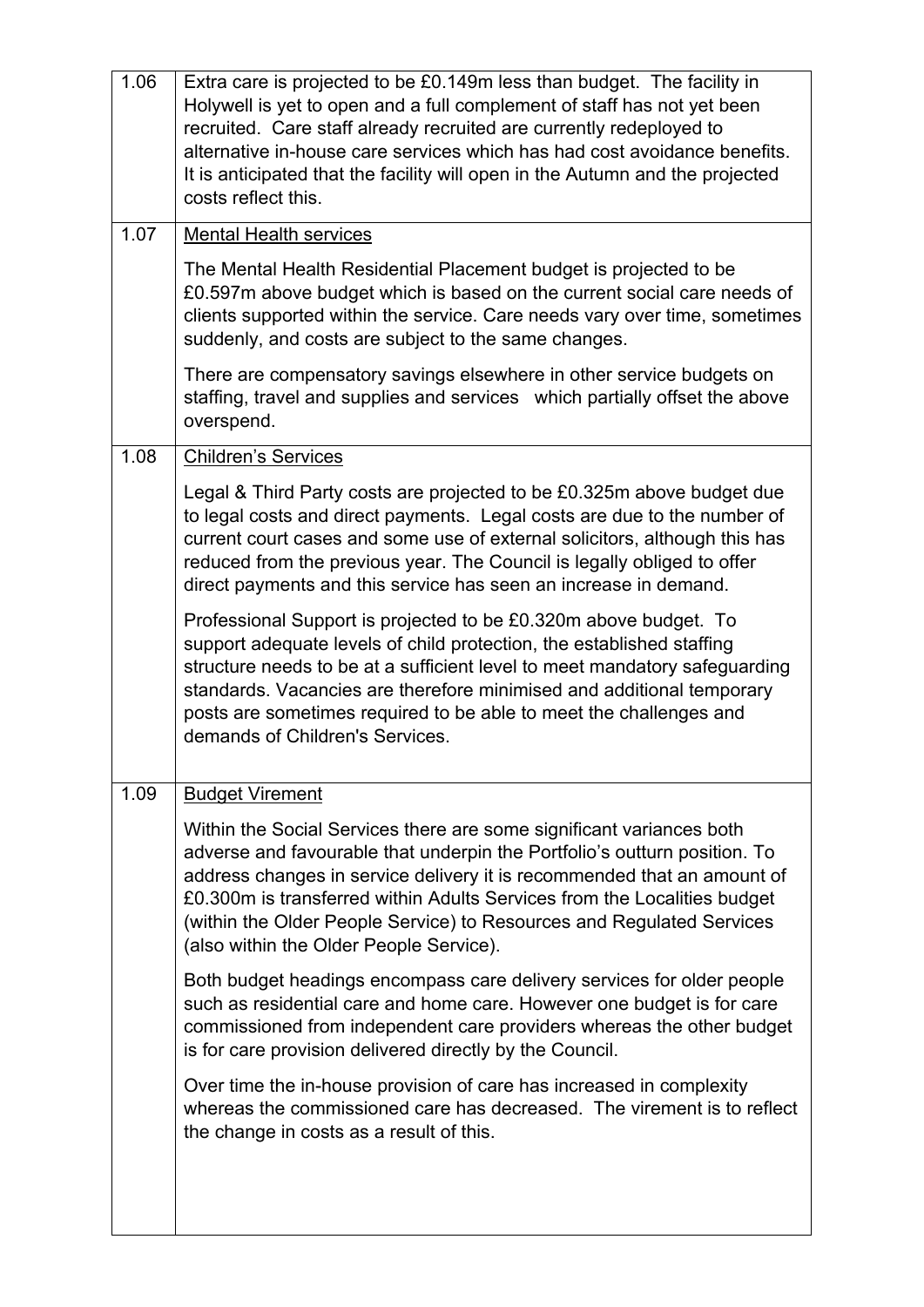| 1.10 | <b>Education and Youth</b>                                                                                                                                                                                                                                                                                                                                                                                                                                               |
|------|--------------------------------------------------------------------------------------------------------------------------------------------------------------------------------------------------------------------------------------------------------------------------------------------------------------------------------------------------------------------------------------------------------------------------------------------------------------------------|
|      | <b>Integrated Youth Provision</b><br>The main variance of £0.148m relates to Youth Centres which have<br>remained closed throughout the pandemic with resultant savings on<br>building cleaning charges, energy costs and some relief staffing costs.<br>There are also projected savings of £0.074m within the Youth Justice<br>Service which are mainly due to the delay in recruitment to a new manager<br>post and savings on equipment purchase and training costs. |
| 1.11 | <b>School Improvement Systems</b>                                                                                                                                                                                                                                                                                                                                                                                                                                        |
|      | The projected underspend of £0.136m is due to lower payments in the<br>summer term due to the school closures as a result of the pandemic.<br>Payments were made based on averages for January and February<br>resulting in considerably lower payments than included in the current<br>budget.                                                                                                                                                                          |
| 1.12 | <b>Streetscene &amp; Transportation</b>                                                                                                                                                                                                                                                                                                                                                                                                                                  |
|      | <b>Additional Security at Household Recycling Centres;</b>                                                                                                                                                                                                                                                                                                                                                                                                               |
|      | The service has incurred additional revenue pressures of £0.070m from<br>responding to and resolving previously reported security measures and<br>remedial actions following vandalism at the Household Recycling Centres.<br>The monthly costs are now running at up to £0.006m per month, mainly<br>due to the introduction of a night time presence on the sites.                                                                                                     |
| 1.13 | <b>Waste Strategy</b>                                                                                                                                                                                                                                                                                                                                                                                                                                                    |
|      | This service has experienced a downturn in income generated by sales of<br>electricity and it is currently projected to reach a level of some £0.120m<br>during the year. All efforts are being made to identify potential mitigations<br>which may be available. In addition, a shift in the market appetite for<br>recycling of paper and cardboard are giving concern over income<br>generation levels and this will be closely monitored during the year.            |
| 1.14 | <b>Impact of Pandemic</b>                                                                                                                                                                                                                                                                                                                                                                                                                                                |
|      | The pandemic has also impacted across a number of service budgets<br>including:                                                                                                                                                                                                                                                                                                                                                                                          |
|      | a need for increased agency and overtime (£0.150m)<br>net car parking income loss of £0.550m (reduced following receipt of<br>the first tranche of Welsh Government Income Loss funding)<br>additional vehicles and fuel (£0.080m)<br>additional private contractors and plant hire (£0.075m)                                                                                                                                                                            |
|      | Opportunities for support from the Welsh Government Hardship and<br>Income Loss Funds will continue to be explored throughout the year to<br>meet some of these costs.                                                                                                                                                                                                                                                                                                   |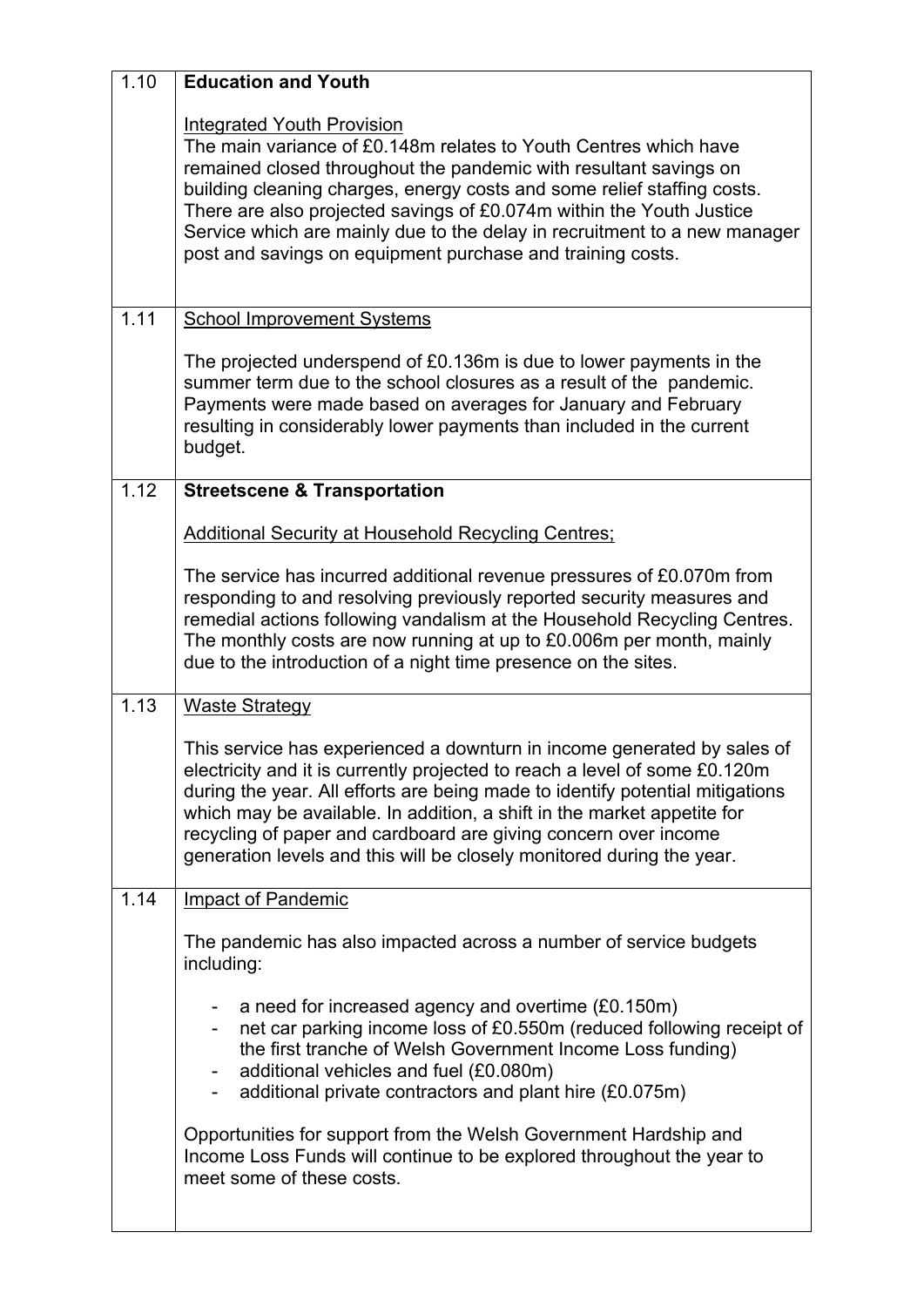| 1.15 | <b>Planning &amp; Environment</b>                                                                                                                                                                                                                                                                                                                                                                                                                                                                                                                                                            |
|------|----------------------------------------------------------------------------------------------------------------------------------------------------------------------------------------------------------------------------------------------------------------------------------------------------------------------------------------------------------------------------------------------------------------------------------------------------------------------------------------------------------------------------------------------------------------------------------------------|
|      | Delays in sourcing core materials means that the construction industry is<br>operating at minimal pace resulting in lower Building Control fee income<br>estimated at £0.200m over a full year. The Council aim to recoup the first<br>quarter loss of £0.050m from the WG Income Loss fund.                                                                                                                                                                                                                                                                                                 |
| 1.16 | There has been a marked negative impact on the Property Market and a<br>reduced need for Land Charge searches. The estimated reduction of 60%<br>on fees and charges results in a shortfall of £0.095m over a full year. The<br>Council aim to recoup the first quarter loss of £0.020m from the WG<br>Income Loss Fund.                                                                                                                                                                                                                                                                     |
| 1.17 | Planning Fee income is forecast to reduce by £0.210m for a full year in<br>comparison to the previous year. We aim to recoup the first quarter losses<br>of £0.105m from the WG Income Loss Fund. However, the loss is further<br>mitigated by Town and Country Planning (Fees for Application, Deemed<br>Applications and Site Visits - Wales) Regulations 2020 which have<br>confirmed planning and related applications will be subject to a general fee<br>increase of approximately 20% with effect from 24 August which could<br>generate up to £0.100m, subject to market volatility. |
| 1.18 | Income reductions in Markets and Minerals & Waste are estimated to be<br>£0.240m for the full year. We aim to recoup £0.060m from the WG Income<br>Loss Fund.                                                                                                                                                                                                                                                                                                                                                                                                                                |
| 1.19 | <b>Housing &amp; Assets</b>                                                                                                                                                                                                                                                                                                                                                                                                                                                                                                                                                                  |
|      | <b>Benefits Service</b>                                                                                                                                                                                                                                                                                                                                                                                                                                                                                                                                                                      |
|      | Additional staffing resources have been required to meet extra demand<br>including an increased inflow of changes in respect of Universal Credit.<br>The increased cost of £0.119m can in part be met from the Hardship Fund<br>for the first quarter.                                                                                                                                                                                                                                                                                                                                       |
| 1.20 | <b>Centralised Costs - Utilities and NDR</b>                                                                                                                                                                                                                                                                                                                                                                                                                                                                                                                                                 |
|      | This projected underspend of £0.743m is mainly due to savings in respect<br>of energy costs and NDR at County Hall following the demolition of Phases<br>3 and 4 together with a reduction in gas and electricity prices. There is a<br>risk that this projected underspend could reduce if we start to see more<br>buildings become void by businesses occupying council buildings.                                                                                                                                                                                                         |
| 1.21 | <b>Council Fund Housing - Carelink Service</b>                                                                                                                                                                                                                                                                                                                                                                                                                                                                                                                                               |
|      | This projected overspend of £0.165m is due to a reduction in the allocation<br>of Housing Support Grant due to inability to meet eligibility criteria. A further<br>key influence is the anticipated commencement of a new service contract<br>for the Carelink service with a new provider.                                                                                                                                                                                                                                                                                                 |
|      |                                                                                                                                                                                                                                                                                                                                                                                                                                                                                                                                                                                              |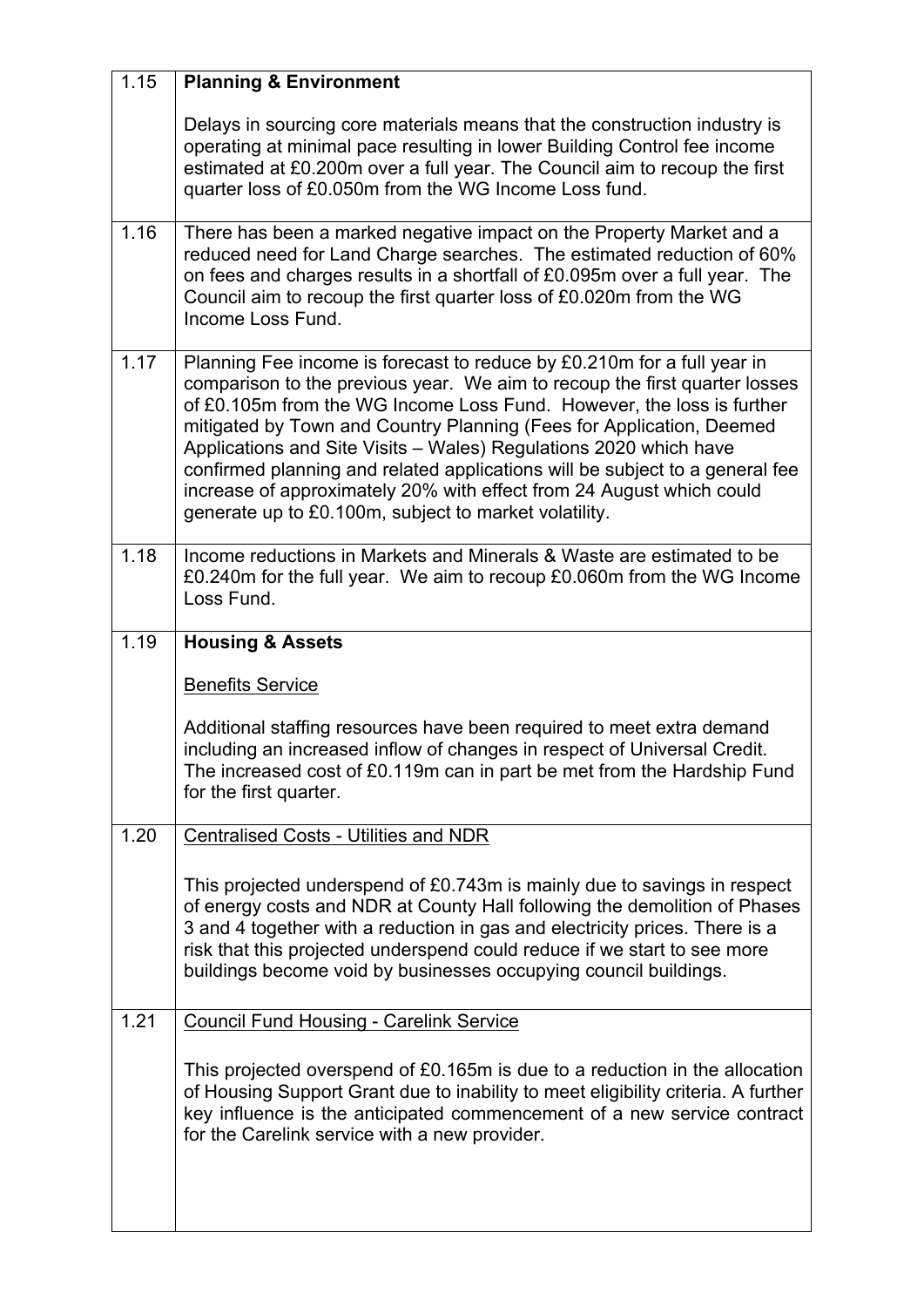| 1.22 | Governance                                                                                                                                                                                                                                                                                                                                                                                                                                                                                                               |
|------|--------------------------------------------------------------------------------------------------------------------------------------------------------------------------------------------------------------------------------------------------------------------------------------------------------------------------------------------------------------------------------------------------------------------------------------------------------------------------------------------------------------------------|
|      | Current Welsh Government lockdown restrictions have resulted in the<br>cessation of all recovery activities for the in-house bailiff team including<br>enforcement duties. Income generated totalled £0.557m in 2019/20 and<br>we will be claiming lost income of £0.165m from the WG Income Loss fund<br>for the first quarter. Income levels will start to increase again once<br>enforcement restrictions are lifted, but additional resource will be required<br>to clear the backlog of cases at a cost of £0.050m. |
|      | The level of financial risk will be dependent on how long enforcement<br>restrictions are in place.                                                                                                                                                                                                                                                                                                                                                                                                                      |
| 1.23 | Within the Registrar service there is an estimated loss of income for the<br>year of around £0.140m. The Council aim to recoup £0.070m from the WG<br>Income Loss fund for the first quarter.                                                                                                                                                                                                                                                                                                                            |
| 1.24 | Legal Services have incurred additional costs of employing locums to<br>cover absence to ensure continuing client service delivery in the area of<br>child protection £0.132m. This is offset by savings on telecommunications<br>within ICT totalling £0.065m.                                                                                                                                                                                                                                                          |
| 1.25 | <b>Central &amp; Corporate Finance</b>                                                                                                                                                                                                                                                                                                                                                                                                                                                                                   |
|      | In the previous financial year there was a significant underspend in<br>employer pension fund contributions of £1.010m and the budget for<br>2020/21 was adjusted by £0.800m. Based on the contributions to date<br>and the previous year trend a positive variance of around £0.380m is<br>projected at this stage of the current year.                                                                                                                                                                                 |
| 1.26 | <b>Strategic Programmes</b>                                                                                                                                                                                                                                                                                                                                                                                                                                                                                              |
|      | The Climate Change Levy (CCL) was in prior years paid as a separate<br>one-off charge. However, from 2019/20 these charges have been included<br>in service specific utility bills within the centralised budgets in Housing &<br>Assets. Based on current consumption levels there is a projected £0.202m<br>underspend within this centrally held budget.                                                                                                                                                              |
| 1.27 | Key Financial Risks - Council Tax Income and Council Tax Reduction<br><b>Scheme</b>                                                                                                                                                                                                                                                                                                                                                                                                                                      |
|      | In addition to the variances identified in paragraphs $1.04 - 1.26$ there are<br>significant impacts on Council Tax income and the Council Tax Reduction<br>Scheme.                                                                                                                                                                                                                                                                                                                                                      |
|      | The potential financial impact of these two areas is being reported<br>separately and are not included in the overall projections. This is due to 1)<br>the difficulties in predicting the impacts of these risks at this early stage<br>and 2) the potential for these areas to be further supported by additional<br>Welsh Government funding.                                                                                                                                                                         |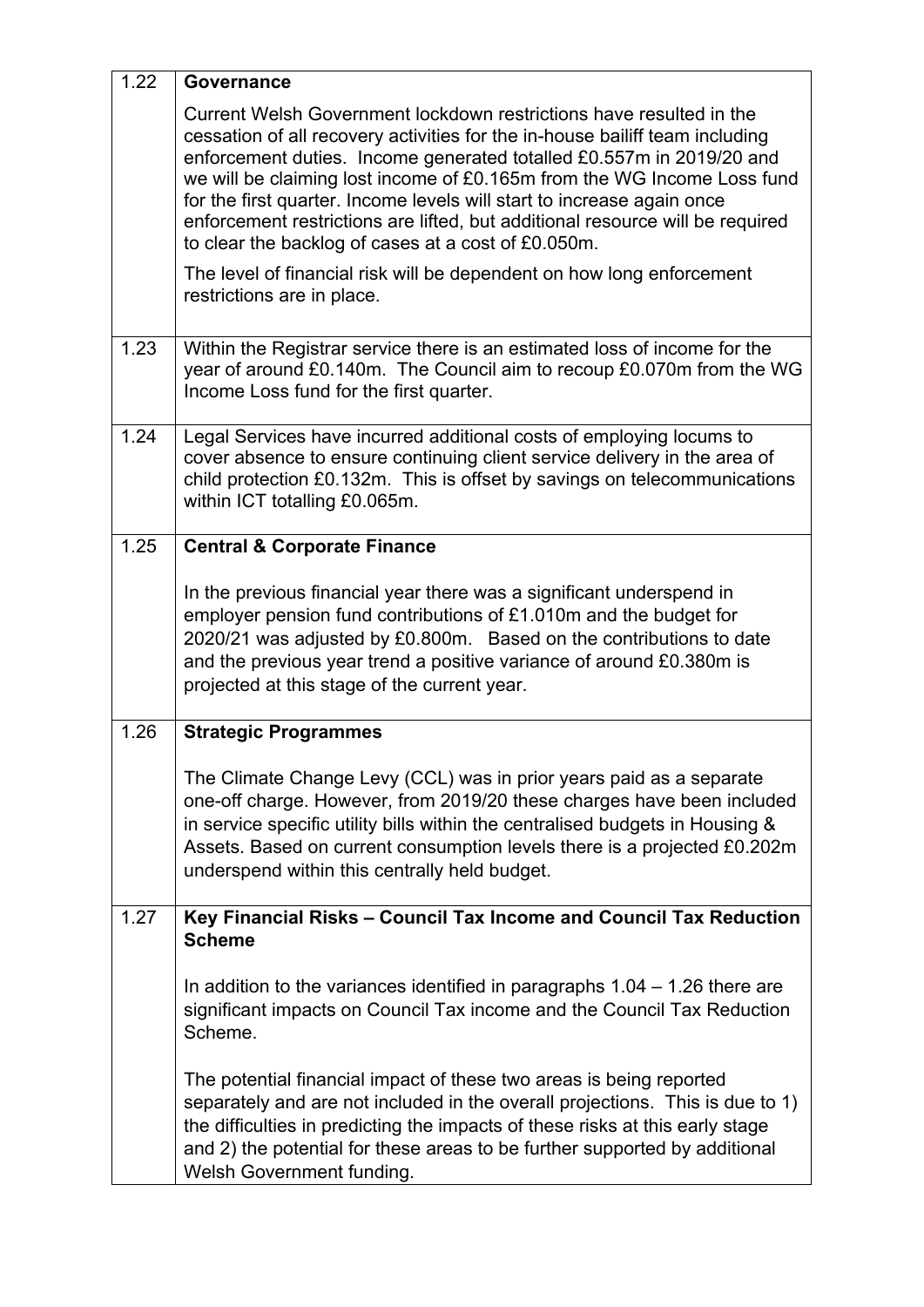|      | However, if these cost pressures are not met by additional funding they will<br>add to the projected overspend of £0.963m. An update on the latest<br>position on each area is detailed below.                                                                                                                                                                                                                                                                                                                                                                                                                                                                                  |
|------|---------------------------------------------------------------------------------------------------------------------------------------------------------------------------------------------------------------------------------------------------------------------------------------------------------------------------------------------------------------------------------------------------------------------------------------------------------------------------------------------------------------------------------------------------------------------------------------------------------------------------------------------------------------------------------|
| 1.28 | <b>Council Tax Income</b>                                                                                                                                                                                                                                                                                                                                                                                                                                                                                                                                                                                                                                                       |
|      | As with all Councils the pandemic has significantly impacted on council tax<br>collection. At this stage council tax income is 1.4% below target which<br>equates to £1.4m. Income is expected to recover now that recovery<br>processes have resumed in full and when agreed payment deferrals are<br>settled.                                                                                                                                                                                                                                                                                                                                                                 |
| 1.29 | However, it is unlikely that the full budgeted income will be achieved by the<br>end of the financial year and it is estimated that there may be a shortfall of<br>up to 0.6% which equates to £0.600m. Welsh Government are monitoring<br>the situation but taking a longer term view as to any potential support when<br>the recovery impacts are more certain.                                                                                                                                                                                                                                                                                                               |
| 1.30 | <b>Council Tax Reduction Scheme (CTRS)</b>                                                                                                                                                                                                                                                                                                                                                                                                                                                                                                                                                                                                                                      |
|      | During the pandemic there has been a significant increase in demand with<br>additional costs of £0.233m identified as at the first quarter. Welsh<br>Government have confirmed funding for the first quarter estimated at<br>£0.058m. However, the risk remains for the remaining three quarters of<br>the year for existing clients together with the costs of any further increases<br>in demand which is likely in the current economic climate and as the<br>furlough scheme ceases. The impact of this increase in demand could<br>potentially increase the cost pressure by up to a further £0.500m -<br>£0.750m if there were to be no further Welsh Government funding. |
| 1.31 | <b>OPEN RISKS</b>                                                                                                                                                                                                                                                                                                                                                                                                                                                                                                                                                                                                                                                               |
|      | Members were made aware when setting the budget that there were a<br>number of open risks that would need to be kept under close review. An<br>update on these is provided below.                                                                                                                                                                                                                                                                                                                                                                                                                                                                                               |
| 1.32 | Pay Award                                                                                                                                                                                                                                                                                                                                                                                                                                                                                                                                                                                                                                                                       |
|      | The 2020/21 budget provides for a 2% pay award for NJC staff across the<br>Council. National negotiations for the 2020/21 pay award have now been<br>concluded with an agreement of a 2.75% pay award which will be effective<br>from 1 <sup>st</sup> April 2020. The additional cost of this will need to be met from the<br>Contingency Reserve in the current financial year and built into the budget<br>from 2021/22 on a recurring basis. An initial estimate is that this will be in<br>the region of £0.818m.                                                                                                                                                           |
|      | The Teachers Pay Award which is effective from September 2020 has<br>been recommended at 3.1% and is currently out for consultation. The<br>financial impact of this for 2020/21 is estimated to be £0.535m and it is not<br>yet known whether additional funding will be provided by Welsh<br>Government to meet the difference in full or in part.                                                                                                                                                                                                                                                                                                                            |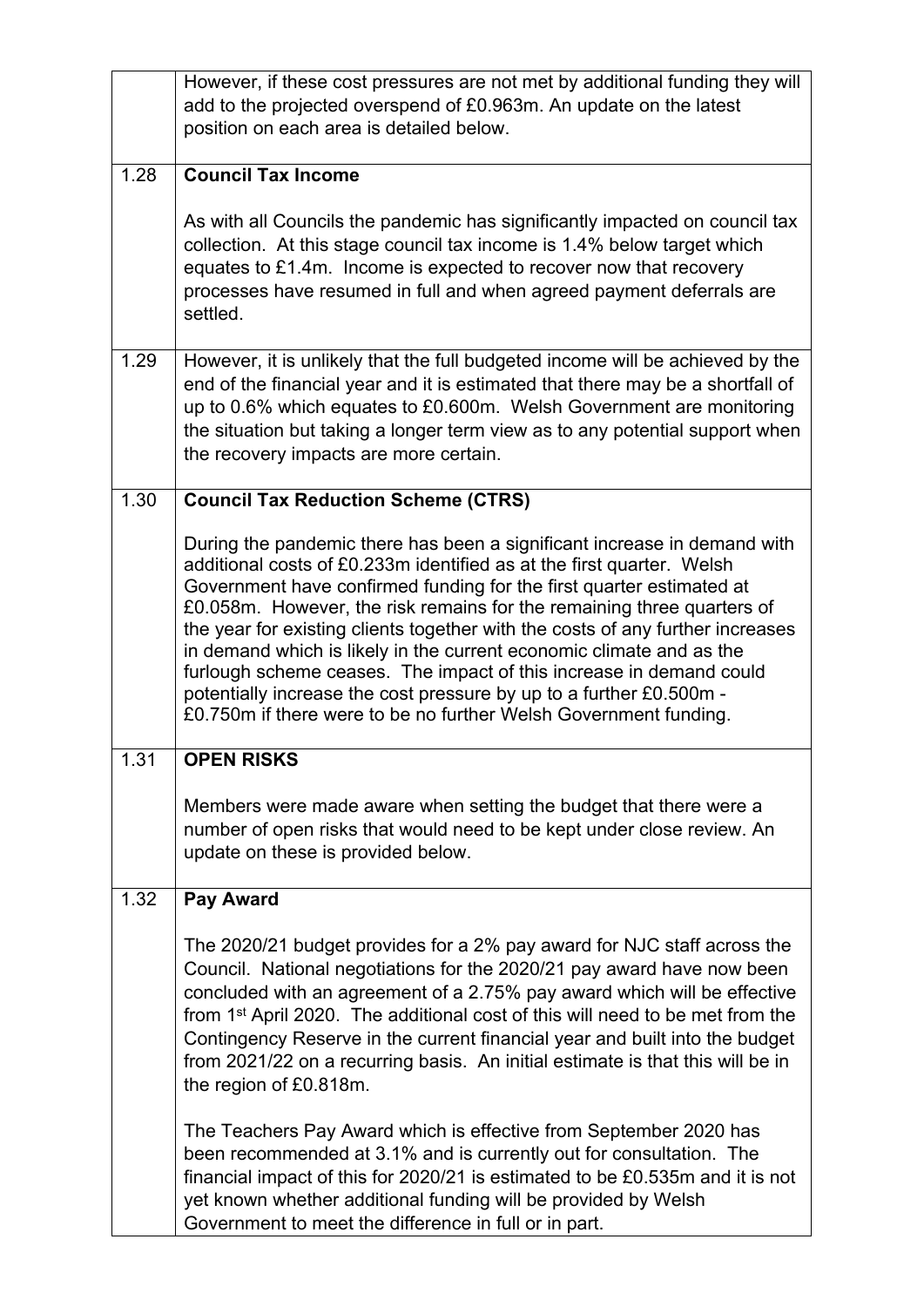| 1.33 | <b>Charging for Post 16 Transport</b>                                                                                                                                                                                                                                                                                                                                                                                                                                                                                                                                               |
|------|-------------------------------------------------------------------------------------------------------------------------------------------------------------------------------------------------------------------------------------------------------------------------------------------------------------------------------------------------------------------------------------------------------------------------------------------------------------------------------------------------------------------------------------------------------------------------------------|
|      | The budget for 2020/21 provides for expected additional income of<br>£0.449m based on the assumption that charging would be introduced from<br>September 2020. This policy decision was reversed by Cabinet in May.                                                                                                                                                                                                                                                                                                                                                                 |
|      | The developing financial solution through effective partnership working with<br>Coleg Cambria will assist with mitigating the financial risk for 2020/21 and<br>the outcome will be included in future reports. An agreement has been<br>reached with the college that a level of the anticipated value of the<br>journeys would be reimbursed to the Portfolio. However, the level of this<br>reimbursement is currently £0.047m less than that included in the budget.<br>Therefore this remains a risk to the containment of any costs associated<br>with the journey provision. |
| 1.34 | <b>Out of County Placements</b>                                                                                                                                                                                                                                                                                                                                                                                                                                                                                                                                                     |
|      | Additional funding of £2.7m was included in the budget for 2020/21 to<br>address the historic significant increase in demand. It is currently projected<br>that this increased provision will be sufficient to meet current and forecast<br>demand for the financial year. At this stage, based on current activity there<br>is an overall net projected underspend of £0.151m (underspend of<br>£0.266m within Education offset by an overspend of £0.115m within<br>Children's Service).                                                                                          |
|      |                                                                                                                                                                                                                                                                                                                                                                                                                                                                                                                                                                                     |
| 1.35 | <b>Emergency Funding</b>                                                                                                                                                                                                                                                                                                                                                                                                                                                                                                                                                            |
|      | In addition to the Hardship Fund Welsh Government has confirmed further<br>funding of £264 million across Wales to continue to support local<br>government for additional costs and income losses. There are no details<br>as yet on eligibility criteria for this funding, although it has been confirmed<br>that income loss claims can continue to be made on a quarterly basis for<br>the remainder of the financial year.                                                                                                                                                      |
|      | Welsh Government have previously confirmed that additional costs for<br>Social Care and Schools will continue to be a priority when considering the<br>use of this funding which is encouraging to ensure that the Council can<br>continue to meet the impact of these additional costs.                                                                                                                                                                                                                                                                                            |
|      | The recent announcement on funding for the first quarter of increased<br>demand for the Council Tax Reduction Scheme is also a positive outcome<br>and is currently under consideration for the remainder of the financial year<br>as well as any further increases in demand.                                                                                                                                                                                                                                                                                                      |
| 1.36 | <b>Achievement of Planned In-Year Efficiencies</b>                                                                                                                                                                                                                                                                                                                                                                                                                                                                                                                                  |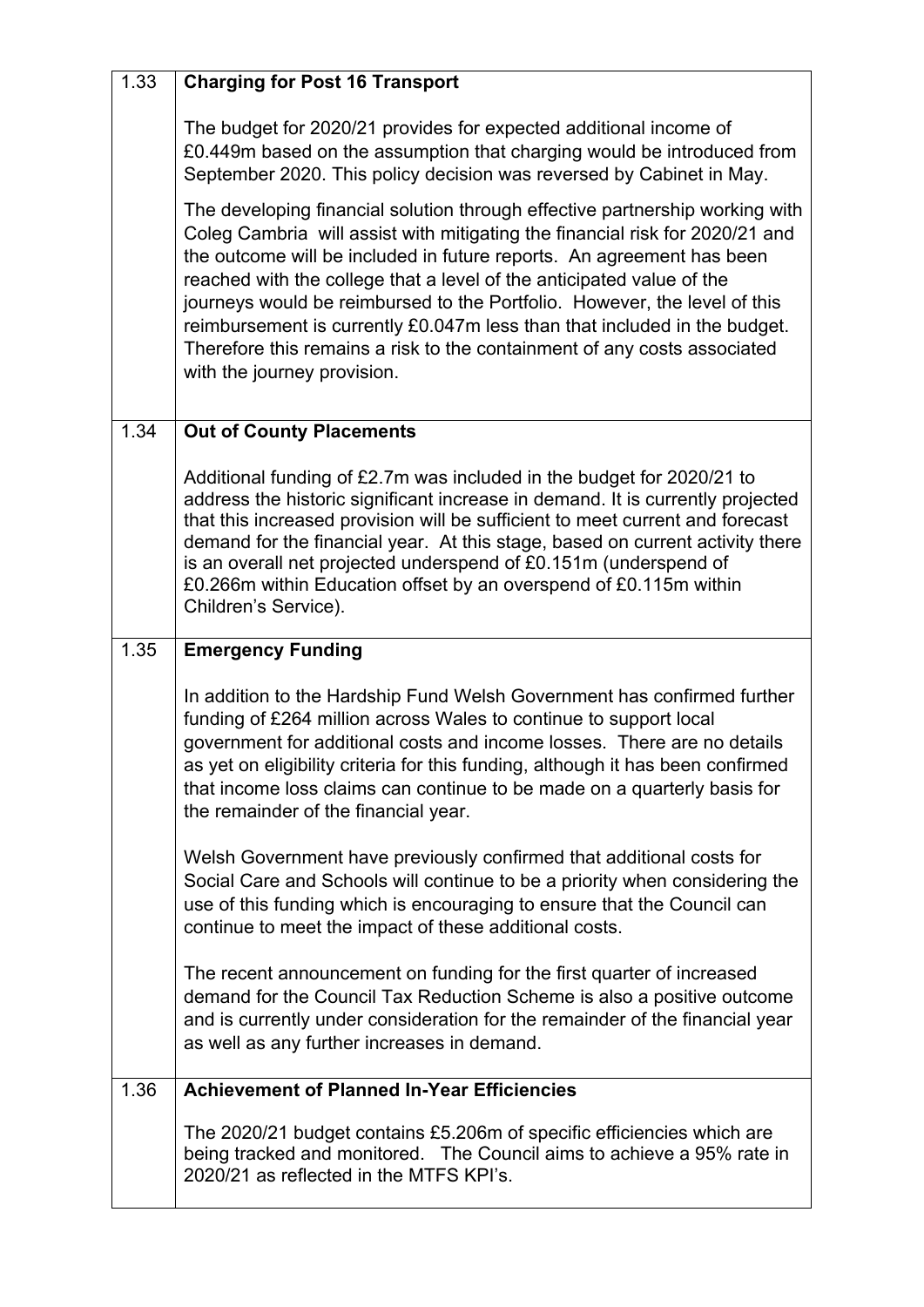|      | The current assessment of the efficiencies to be achieved in 2020/21<br>shows that £4.982m or 96% of the efficiencies will be achieved.                                                                                                                                                                                                                                                                          |
|------|------------------------------------------------------------------------------------------------------------------------------------------------------------------------------------------------------------------------------------------------------------------------------------------------------------------------------------------------------------------------------------------------------------------|
|      | The risk remains that any ongoing under-achievement of efficiencies will<br>have a recurring and negative impact on the 2020/21 budget. Further<br>details on the current status on efficiencies can be seen in Appendix 2 with<br>the overall impact in relation to any impact for 2021/22 being reviewed as<br>part of the ongoing work on the MTFS.                                                           |
| 1.37 | <b>Reserves and Balances</b>                                                                                                                                                                                                                                                                                                                                                                                     |
|      | <b>Un-earmarked Reserves</b>                                                                                                                                                                                                                                                                                                                                                                                     |
|      | The level of Council Fund Contingency Reserve brought forward into<br>2020/21 was £2.370m as detailed in the 2019/20 outturn report. This is the<br>amount available for general purposes following the set-aside of £3.0m for<br>Emergency Funding. There is an estimated additional requirement of<br>£0.818m arising from the outcome of the national pay award negotiations<br>as set out in paragraph 1.32. |
| 1.38 | It is recommended that an amount of £0.134m is allocated from the<br>Contingency Reserve for Social Services for known pressures in 2020/21.<br>This funding will bring additional capacity to business support<br>arrangements and compliance with safeguarding requirements within<br><b>Children's Services.</b>                                                                                              |
|      | It will enable the work with victims identified through Operation Lenten to<br>be finalised and develop our approach to contextual safeguarding<br>(£0.100m). The funding will also be used to support the review of the joint<br>adoption service with Wrexham Council (£0.022m) and to support the<br>move of the Single Point of Access Team to Ty Dewi Sant (£0.012m).                                       |
| 1.39 | Taking into account the above and, the current projected overspend at this<br>stage, and previously agreed allocations, the balance on the Contingency<br>Reserve at 31 March 2021 is projected to be £1.418m as detailed in<br>Appendix 3.                                                                                                                                                                      |
|      | This assumes that the projected overspend of £0.983m is met from the<br>amount available in the £3m emergency ring-fenced fund which would<br>leave an amount of £1.903m remaining.                                                                                                                                                                                                                              |
| 1.40 | <b>Earmarked Reserves</b>                                                                                                                                                                                                                                                                                                                                                                                        |
|      | A summary of earmarked reserves as at 1 April 2020 and an estimate of<br>projected balances as at the end of the financial year will be included in the<br>month 5 report.                                                                                                                                                                                                                                       |
|      |                                                                                                                                                                                                                                                                                                                                                                                                                  |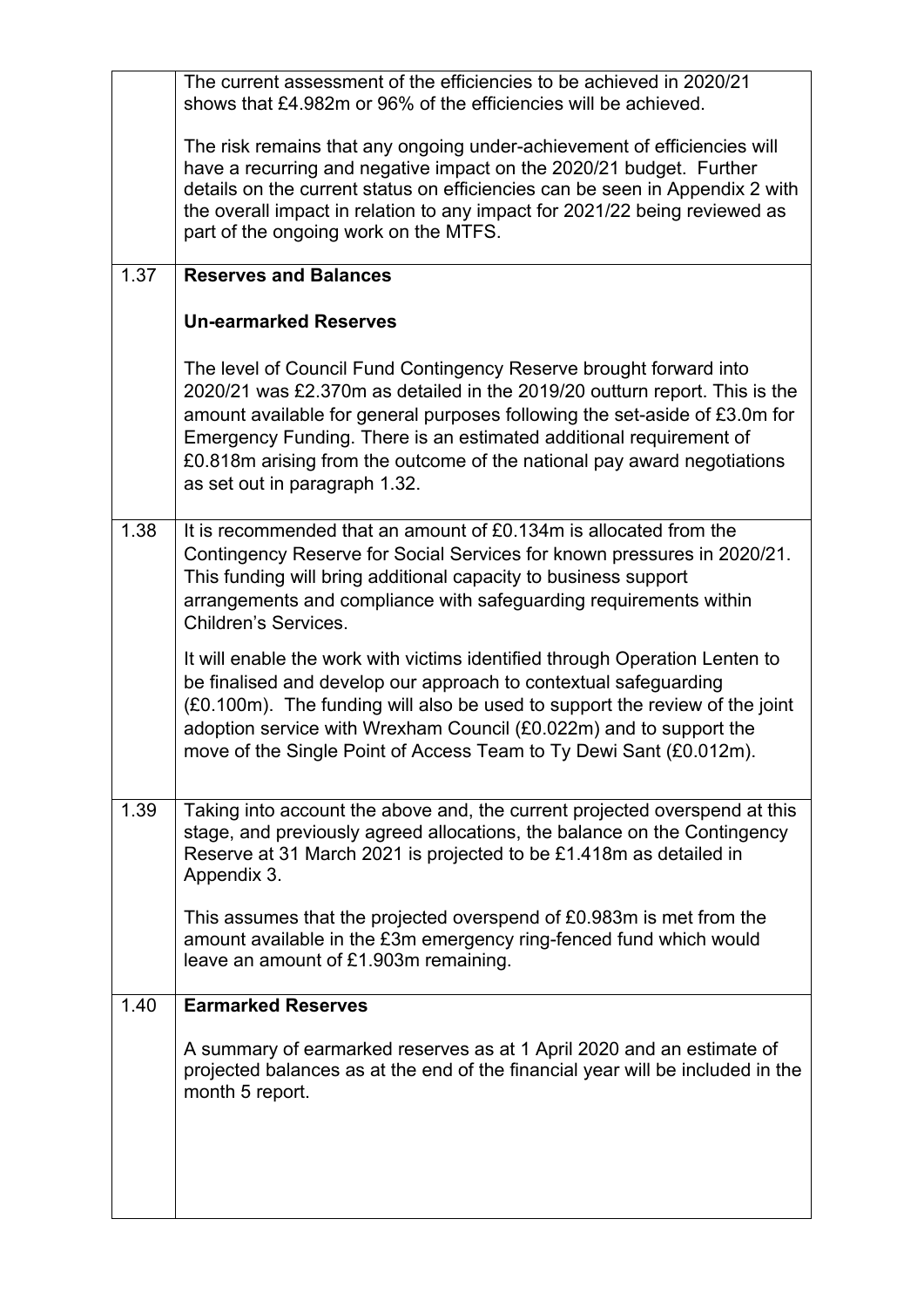| 1.41 | <b>Housing Revenue Account</b>                                                                                                                                                                                                                                                                             |
|------|------------------------------------------------------------------------------------------------------------------------------------------------------------------------------------------------------------------------------------------------------------------------------------------------------------|
|      | The 2019/20 Outturn Report to Cabinet on 16 June 2020 showed an un-<br>earmarked closing balance at the end of 2019/20 of £2.009m and a closing<br>balance of earmarked reserves of £0.437m.                                                                                                               |
| 1.42 | The 2020/21 budget for the HRA is £36.683m which includes a movement<br>of £0.164m to reserves.                                                                                                                                                                                                            |
| 1.43 | The monitoring for the HRA is projecting in year expenditure to be £0.295m<br>lower than budget and a closing un-earmarked balance as at 31 March<br>2021 of £2.304m, which at 6.37% of total expenditure satisfies the prudent<br>approach of ensuring a minimum level of 3%. Appendix 4 attached refers. |
| 1.44 | The budget contribution towards capital expenditure (CERA) is £12.928m.                                                                                                                                                                                                                                    |

| 2.00         | <b>RESOURCE IMPLICATIONS</b>  |
|--------------|-------------------------------|
| $\vert$ 2.01 | As set out within the report. |

| 3.00 | <b>IMPACT ASSESSMENT AND RISK MANAGEMENT</b>                                                                                                                                                                                                                                                                                               |
|------|--------------------------------------------------------------------------------------------------------------------------------------------------------------------------------------------------------------------------------------------------------------------------------------------------------------------------------------------|
| 3.01 | The financial impacts of the emergency as set out in the report are a<br>combination of actual costs and losses to date and estimates of costs and<br>losses for the future. There is the possibility that the estimates will change<br>over time. The budget will be monitored closely and mitigation actions<br>taken wherever possible. |

| 4.00 | <b>CONSULTATIONS REQUIRED/CARRIED OUT</b> |
|------|-------------------------------------------|
| 4.01 | None specific.                            |

| 5.00 | <b>APPENDICES</b>                                                                                                                                                                                                    |
|------|----------------------------------------------------------------------------------------------------------------------------------------------------------------------------------------------------------------------|
| 5.01 | Appendix 1: Council Fund - Budget Variances<br>Appendix 2: Council Fund - Programme of Efficiencies<br>Appendix 3: Council Fund - Movement on Un-earmarked Reserves<br>Appendix 4: Housing Revenue Account Variances |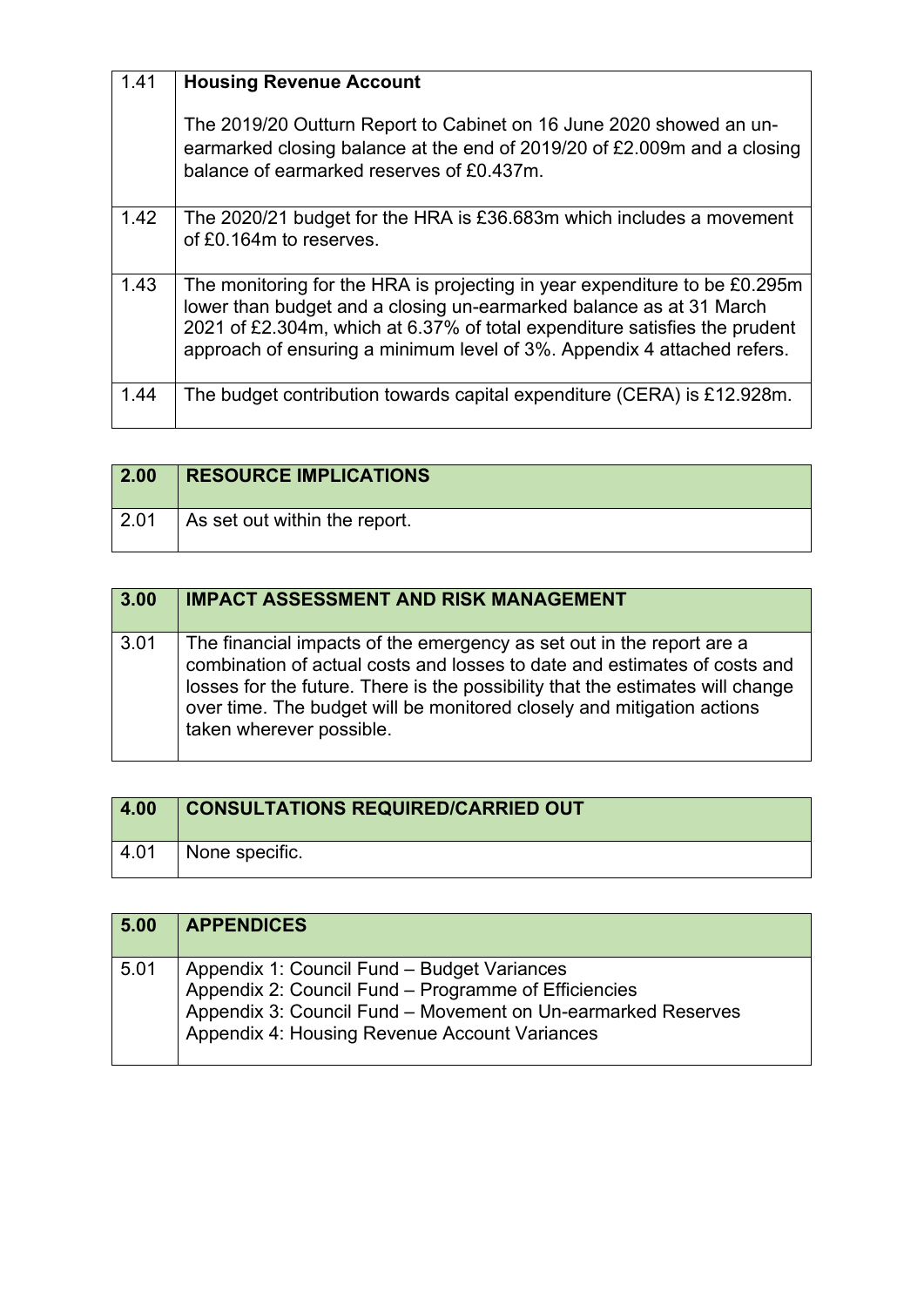| 6.00 | LIST OF ACCESSIBLE BACKGROUND DOCUMENTS |
|------|-----------------------------------------|
| 6.01 | Various budget records.                 |

| 7.00 | <b>CONTACT OFFICER DETAILS</b> |                                                  |
|------|--------------------------------|--------------------------------------------------|
| 7.01 | <b>Contact Officer:</b>        | Dave Ledsham<br><b>Strategic Finance Manager</b> |
|      | Telephone:<br>E-mail:          | 01352 704503<br>dave.ledsham@flintshire.gov.uk   |

| 8.00 | <b>GLOSSARY OF TERMS</b>                                                                                                                                                                                                                                                                                                                          |
|------|---------------------------------------------------------------------------------------------------------------------------------------------------------------------------------------------------------------------------------------------------------------------------------------------------------------------------------------------------|
| 8.01 | <b>Budget:</b> a statement expressing the Council's policies and service levels<br>in financial terms for a particular financial year. In its broadest sense it<br>includes both the revenue budget and capital programme and any<br>authorised amendments to them.                                                                               |
|      | <b>Council Fund:</b> the fund to which all the Council's revenue expenditure is<br>charged.                                                                                                                                                                                                                                                       |
|      | <b>Financial Year:</b> the period of twelve months commencing on 1 April.                                                                                                                                                                                                                                                                         |
|      | Housing Revenue Account: the Housing Revenue Account (HRA) is a<br>local authority account showing current income and expenditure on<br>housing services related to its own housing stock. The account is separate<br>from the Council Fund and trading accounts and is funded primarily from<br>rents and government subsidy.                    |
|      | <b>Intermediate Care Fund: Funding provided by Welsh Government to</b><br>encourage integrated working between local authorities, health and<br>housing.                                                                                                                                                                                          |
|      | Projected Outturn: projection of the expenditure to the end of the<br>financial year, made on the basis of actual expenditure incurred to date.                                                                                                                                                                                                   |
|      | <b>Reserves:</b> these are balances in hand that have accumulated over<br>previous years and are held for defined (earmarked reserves) and general<br>(general reserves) purposes. Councils are required to regularly review the<br>level and purpose of their reserves and to take account of the advice of the<br><b>Chief Finance Officer.</b> |
|      | <b>Revenue:</b> a term used to describe the day-to-day costs of running Council<br>services and income deriving from those services. It also includes charges<br>for the repayment of debt, including interest, and may include direct<br>financing of capital expenditure.                                                                       |